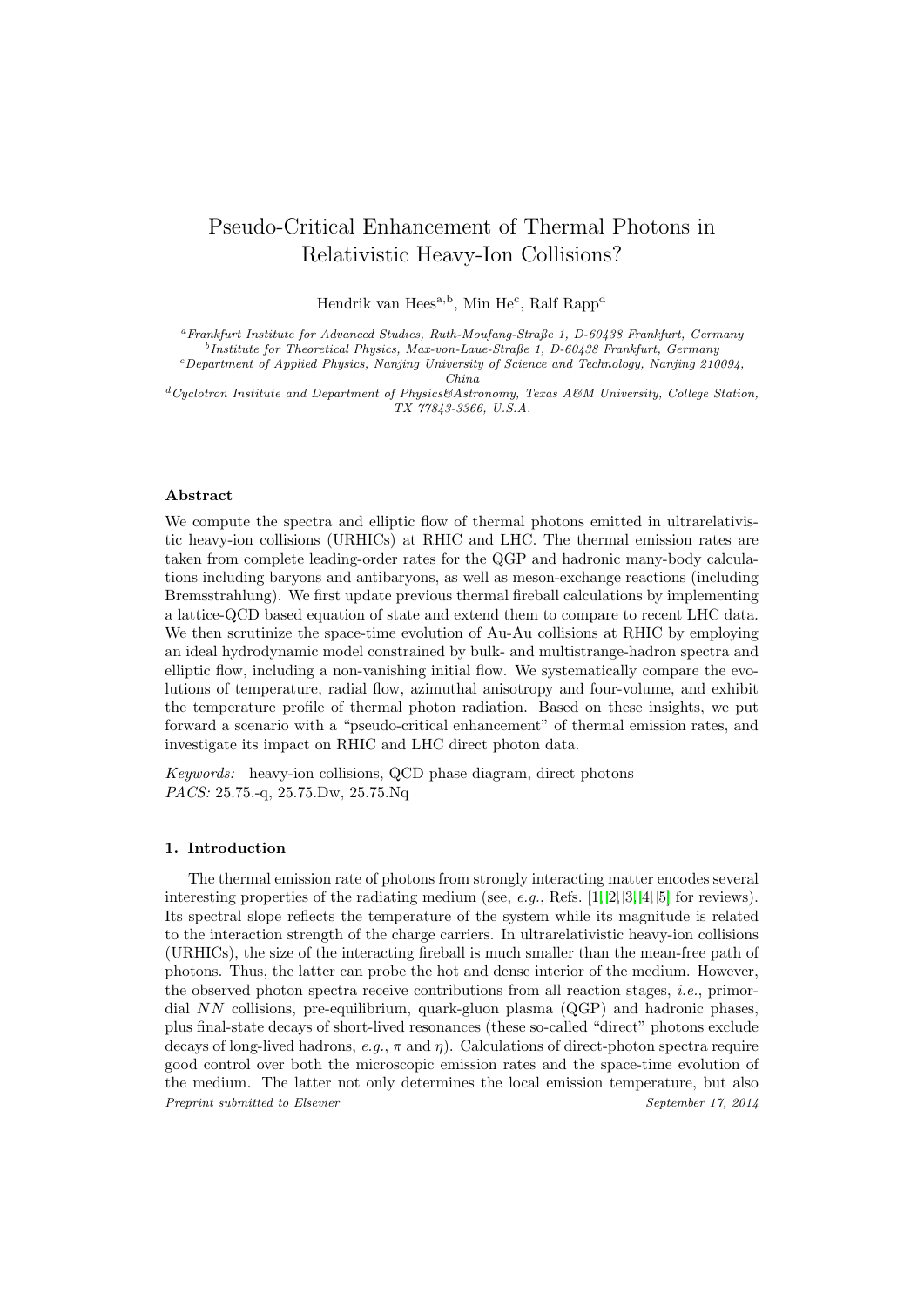the collective-flow field which generally imparts a net blue-shift on the radiated photons. In addition, the azimuthal asymmetry of the thermal photon spectra,  $v_2^{\gamma}$ , is of inter-est [\[6,](#page-15-5) [7,](#page-15-6) [8,](#page-15-7) [9,](#page-15-8) [10,](#page-15-9) [11,](#page-15-10) [12,](#page-15-11) [13\]](#page-15-12): since the bulk  $v_2$  requires several fm/c to build up, the observed value for photons helps to further constrain their emission history.

 $\mu$  between value for photons helps to further constrain their emission instory.<br>Direct-photon spectra in URHICs have been extracted in Pb-Pb( $\sqrt{s} = 0.017 A \text{TeV}$ ) collisions at the Super Proton Synchrotron (SPS) [\[14\]](#page-15-13), in Au-Au( $\sqrt{s} = 0.2 A \text{TeV}$ ) at the Relativistic Heavy-Ion Collider (RHIC) [\[15\]](#page-15-14), and in Pb-Pb( $\sqrt{s} = 2.76 \text{ ATeV}$ ) at the Large Hadron Collider (LHC) [\[16\]](#page-15-15). At SPS, various theoretical models could approximately reproduce the measured spectra by adding thermal radiation from an equilibrated expanding fireball to a primordial component estimated from pp data [\[17,](#page-15-16) [18,](#page-15-17) [19,](#page-15-18) [20,](#page-15-19) [21\]](#page-15-20). The thermal yield prevailed over the primordial one up to transverse momenta of  $q_T \approx 2$ -4 GeV. However, a decomposition into contributions from QGP and hadronic radiation, which would allow for a better characterization of the origin of the signal, remains ambiguous. By subtracting the primordial component from their data, the PHENIX Collaboration extracted the "excess radiation" and determined its inverse-slope parameter ("effective temperature") in Au-Au collisions at RHIC as  $T_{\text{eff}} = 221 \pm 19^{\text{stat}} \pm 19^{\text{syst}}$  MeV. Accounting for the aforementioned blue-shift effect, this result indicates that most of the radiation emanates from matter temperatures  $T < 200 \,\text{MeV}$ , challenging the notion of early QGP radiation [\[9\]](#page-15-8). A subsequent first measurement of the direct-photon  $v_2$  supports this finding [\[22\]](#page-16-0): in the regime where thermal radiation is expected to be large,  $q_T \lesssim 3 \,\text{GeV}, v_2^{\gamma}(q_T)$  turns out to be comparable to that of pions, which are only emitted at the end of the fireball evolution, *i.e.*, at thermal freezeout,  $T_{\text{fo}} \simeq 100 \,\text{MeV}$ . The large  $v_2^{\gamma}$ , also found at LHC [\[23\]](#page-16-1), thus puts rather stringent constraints on the origin of the excess photons.

In previous work [\[9\]](#page-15-8) we have calculated thermal photon spectra at RHIC, differing from existing calculations in mainly two aspects. First, a more extensive set of hadronic thermal photon rates has been employed [\[19\]](#page-15-18), which, in particular, includes the contributions from baryons and antibaryons (known to be important in the dilepton context [\[24,](#page-16-2) [25\]](#page-16-3)). These rates approximately match complete leading-order (LO) QGP rates around the pseudo-critical temperature,  $T_{\text{pc}} \simeq 170 \,\text{MeV}$  [\[26\]](#page-16-4), thus rendering a near continuous emissivity across the transition region. Second, a schematic medium evolution was constructed utilizing a blast-wave type elliptic-fireball model, quantitatively fit to spectra and  $v_2$  of bulk hadrons  $(\pi, K, p)$  at  $T_{fo} \simeq 100 \,\text{MeV}$  and multistrange hadrons (e.g.,  $\phi$  and  $\Omega^-$ ) at  $T_{ch} = 170 \,\text{MeV}$ . The implementation of this "sequential freezeout" is phenomenologically motivated [\[27\]](#page-16-5), and, in particular, leads to a saturation of the bulk-medium  $v_2$  close to the transition regime, after about 4-6 fm/c for central and semicentral Au-Au collisions at RHIC. As a result, the direct-photon  $v_2$  increased by a factor of ∼ 3 over existing calculations, reaching into the error bars of the PHENIX data.

In the present paper we expand on and scrutinize these findings by extending the calculations to LHC energy and then employing a previously constructed ideal hydrodynamic bulk-evolution [\[28\]](#page-16-6) to conduct a detailed comparison to the emission characteristics of the fireball. Much like the latter, this hydro evolution has been quantitatively constrained by bulk-hadron spectra and  $v_2$ , utilizing the concept of sequential freezeout. Both evolutions will be based on a lattice-QCD equation of state (EoS) for the QGP, matched to a hadron resonance gas (HRG) with chemical freezeout. The comparisons will encompass the time evolution of radial and elliptic flow, temperature, four volume and photon emission profile. Motivated by these comparisons, which identify the transition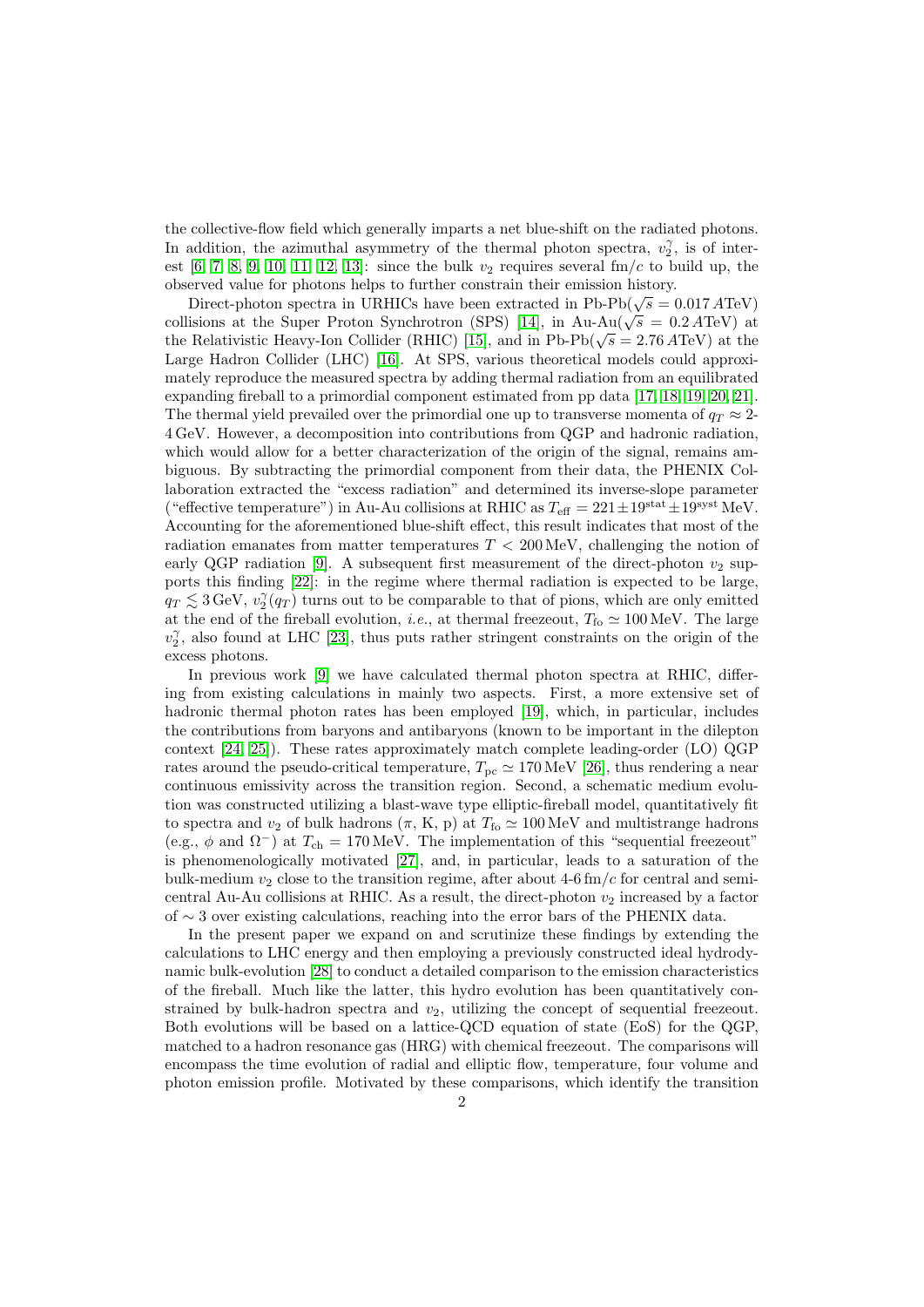region as a key contributor to thermal photon spectra, we conjecture an enhancement of the currently available photon emission rates around  $T_{\text{pc}}$  and explore in how far this could help to resolve the discrepancies with the data.

Our article is organized as follows. In Sec. [2](#page-2-0) we recall basic ingredients and features of the fireball (Sec. [2.1\)](#page-2-1) and hydrodynamic (Sec. [2.2\)](#page-4-0) bulk evolutions, including analyses of their time and temperature profiles of collective flow and four volume (Sec. [2.3\)](#page-5-0). In Sec. [3](#page-8-0) we investigate the spectra and elliptic flow of thermal photons emitted from the fireball (Sec. [3.1\)](#page-8-1) and hydro (Sec. [3.2\)](#page-10-0), and (after adding primordial production) compare to recent RHIC and LHC data. In Sec. [4](#page-12-0) we analyze the differences in the fireball and hydro photon results in view of the insights from Sec. [2](#page-2-0) and discuss possible origins of current discrepancies with data. We conclude and outline future investigations in Sec. [5.](#page-14-0)

#### <span id="page-2-0"></span>2. Bulk Evolution Models

The calculation of thermal-photon spectra in URHICs is based on the differential emission rate per unit phase space from a strongly interacting medium of temperature T and baryon-chemical potential  $\mu_B$ ,

$$
q_0 \frac{dN_{\gamma}}{d^4x d^3q} = -\frac{\alpha_{\text{EM}}}{\pi^2} f^B(q_0; T)
$$
  
 
$$
\times \operatorname{Im} \Pi_{\text{EM}}^T(q_0 = q; \mu_B, T) .
$$
 (1)

<span id="page-2-2"></span>Here, the rate is written in terms of the 3-D transverse part of the electromagnetic current correlator,  $\Pi_{EM}^T$ , and the thermal Bose distribution function,  $f^B$ , where  $q_0 = q$ denote the energy and three-momentum of the photon in the local rest frame of the medium. This expression is leading order in the electromagnetic (EM) coupling  $\alpha_{EM}$ , required to produce the photon without further EM interaction when traversing the fireball. Alternatively, one may express the rate in terms of photon-production scattering matrix elements, appropriately convoluted over the thermal distribution functions of the incoming particles. This approach is usually more convenient when evaluating tree-level diagrams (e.g., t-channel meson exchanges) which are expected to prevail at high photon energies [\[19\]](#page-15-18).

The calculation of a thermal photon spectrum in URHICs requires to integrate the above rate over the entire four-volume of the reaction,  $V_4 = \int d^4x$ , accounting for the local temperature and collective expansion velocity of the emission point. In the following, we will briefly recall how this four-volume integration is done in two different models, *i.e.*, a schematic blast-wave type fireball (Sec. [2.1\)](#page-2-1) and ideal hydrodynamics (Sec. [2.2\)](#page-4-0); both are based on the same equation of state and fits to the same set of bulk-hadron observables. This will be followed by a detailed comparison of the flow, temperature and four-volume profiles (Sec. [2.3\)](#page-5-0).

# <span id="page-2-1"></span>2.1. Thermal Fireball

The thermal fireball model is based on an isotropically expanding cylinder with volume

$$
V_{\rm FB}(t) = \pi a(t)b(t)(z_0 + ct),
$$
\n(2)

where the elliptic transverse area is characterized by semi-major and semi-minor axes,  $a(t)$  and  $b(t)$ , respectively. Their initial values are estimated from the nuclear overlap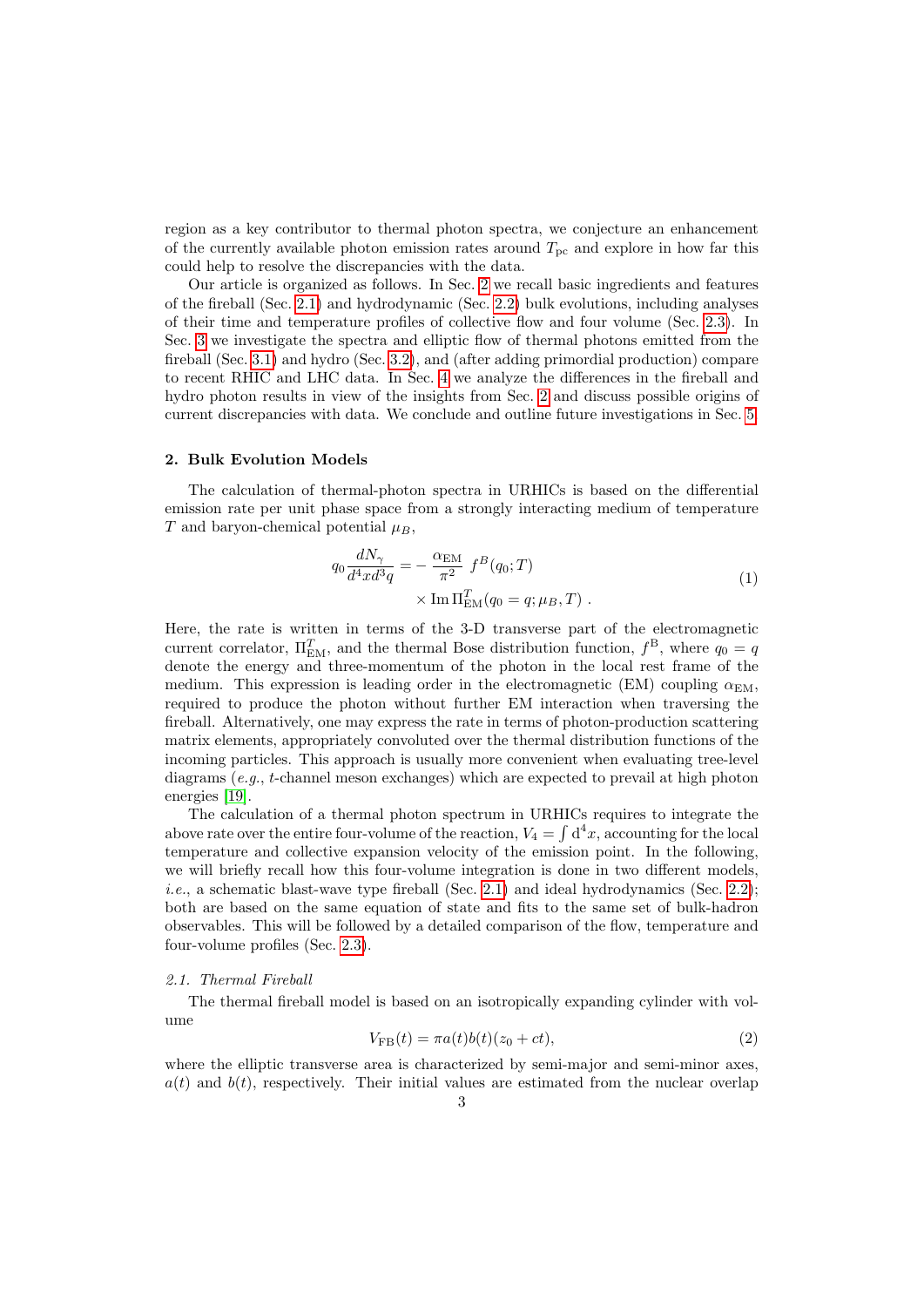

<span id="page-3-0"></span>Figure 1: (Color online) Fits to the spectra and elliptic flow of light hadrons  $(T_{\text{fo}} \approx 110 \text{ MeV})$ , upper two Figure 1. (Color online) Fits to the spectra and emptic now of light hadrons ( $T_{\text{fo}} \approx 110 \text{ MeV}$ , upper two panels) and  $\phi$  mesons ( $T_{\text{fo}} = 160 \text{ MeV}$ , lower two panels) in Au-Au( $\sqrt{s} = 200 \text{ AGeV}$ ) collisions, using EoS latPHG within either the fireball (dashed lines) or ideal hydrodynamic model (solid lines). The data are taken from Refs. [\[33,](#page-16-7) [34,](#page-16-8) [35,](#page-16-9) [36\]](#page-16-10).

at given impact parameter, while the initial longitudinal size,  $z_0$ , controls the formation time of the thermal medium. Assuming a constant total entropy,  $S_{\text{tot}}$ , of the fireball at given collision centrality (fixed by the observed number of charged particles), the time evolution of the entropy density follows as  $s(t) = S_{\text{tot}}/V_{\text{FB}}(t)$ . Once the EoS is specified, i.e., the temperature dependence of s, one can convert  $s(t)$  into  $T(t)$ . In our previous calculations of thermal-photon spectra [\[9\]](#page-15-8) we used a quasi-particle QGP EoS with a first-order transition into a HRG and chemical freezeout at  $T_c = T_{ch} = 180 \,\text{MeV}$  [\[24\]](#page-16-2). Here, we update the EoS with a fit to lattice-QCD data for the QGP part [\[28\]](#page-16-6), smoothly matched to a HRG at  $T_{pc} = 170 \,\text{MeV}$  and chemical freezeout at  $T_{ch} = 160 \,\text{MeV}$ , at both RHIC and LHC energies [\[29,](#page-16-11) [30\]](#page-16-12). For  $T < T_{ch}$ , effective chemical potentials for pions, kaons, antibaryons etc., are introduced [\[31\]](#page-16-13) to preserve the finally observed hadron ratios extracted from the chemical-freezeout fits, while strong processes  $(e.g., \pi \pi \leftrightarrow \rho)$ are assumed to maintain chemical equilibrium (so-called partial chemical equilibrium). Following Ref. [\[28\]](#page-16-6) we refer to this EoS as "latPHG".

With this set-up, the time dependence of the elliptic radii,  $a(t)$  and  $b(t)$ , can be constructed with guidance from hydrodynamic models [\[32\]](#page-16-14) to approximately reproduce their time evolution of the radial and elliptic flow, as well as momentum-space anisotropy [\[9\]](#page-15-8). In addition, the idea of sequential freeze-out has been implemented, *i.e.*, a kinetic decoupling of multistrange hadrons (e.g.,  $\phi$  and  $\Omega^-$ ) at chemical freezeout. This requires a somewhat faster transverse expansion than in the original hydro models [\[32\]](#page-16-14), but is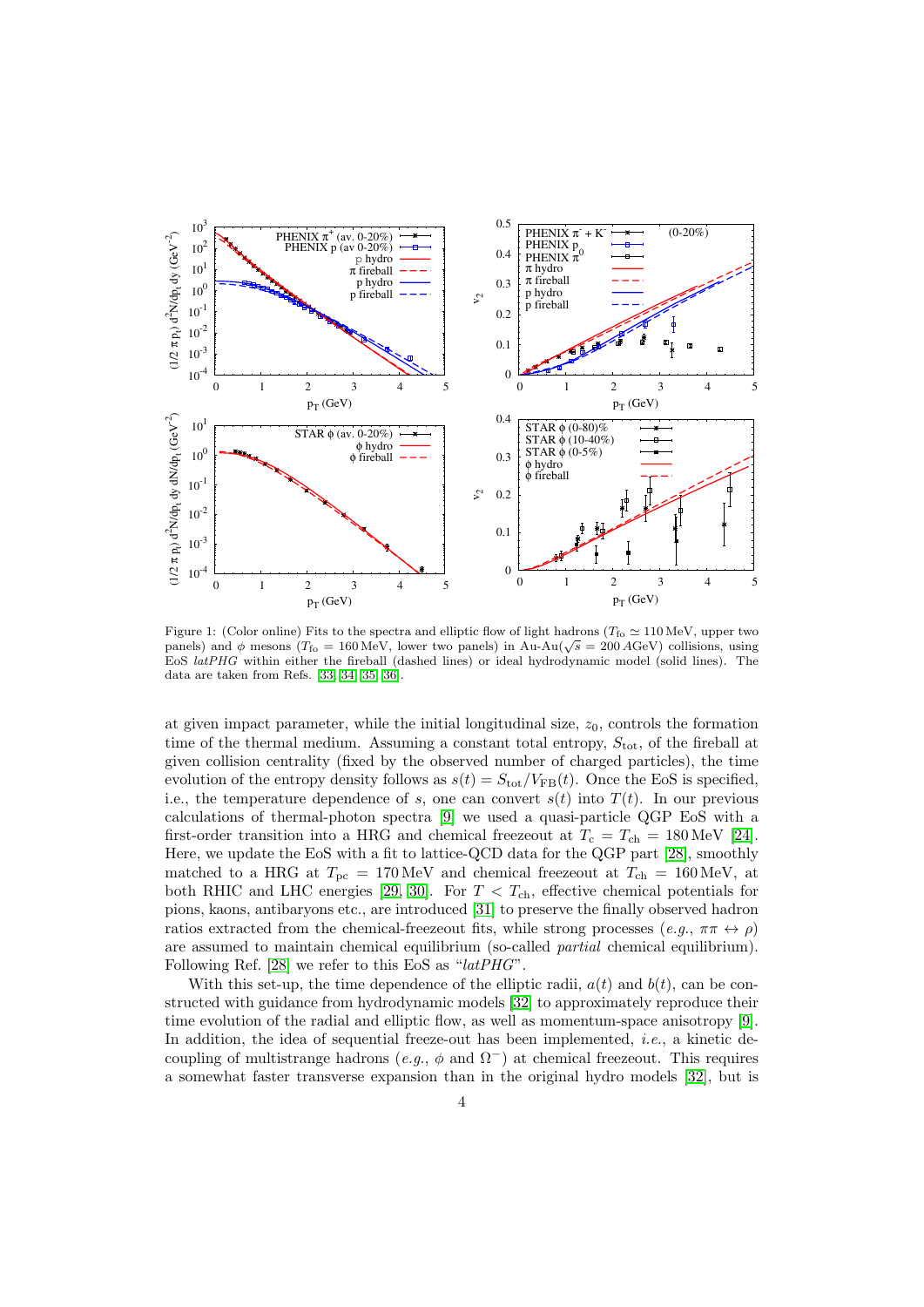consistent with the observed phenomenon of constituent-quark number scaling of elliptic flow. Importantly, it implies that the bulk- $v_2$  essentially saturates close to  $T_c \simeq T_{\text{ch}}$ . With a suitable choice in initial conditions this can be recovered in hydrodynamic simulations [\[28\]](#page-16-6), as we will see below. For a more accurate reproduction of the final-state hadron multiplicities compared to our previous work [\[9\]](#page-15-8) (accounting for the modified EoS, feeddown and a narrowing of the fireball rapidity distributions due to the large transverse flow), we have reduced the total entropy in our fireball by ca.  $20\%$ . With a freeze-out temperature of  $T_{\text{fo}} \simeq 100(160) \text{ MeV}$ , the measured  $p_T$  spectra and elliptic flow of light (multistrange) hadrons can be reasonably well described, cf. dashed lines in Fig.  $1<sup>1</sup>$  $1<sup>1</sup>$ . One might be concerned that the calculated  $v_2(p_T)$  for thermal pions and protons exceeds the data toward higher  $p<sub>T</sub>$ , in a regime which is still relevant for thermal photon production. However, the thermal  $p_T$  spectra start to underpredict the experimental yields data in this regime. For example, for pions with  $p_T \simeq 3 \,\text{GeV}$ , the thermal spectrum accounts for ca. 65% of the experimental yield; weighting the thermal pion-v<sub>2</sub> of ~ 22% with this fraction gives ~ 14%, which is not far from the data,  $v_2(p_T = 3 \text{GeV}) \simeq 11\%$ . While these estimates pertain to kinetic freezeout, the calculations for the  $\phi$  meson represent a snapshot at  $T_{\rm ch} = 160$  MeV; they approximately follow the measured spectra and  $v_2$  out to higher  $p_T$ .

# <span id="page-4-0"></span>2.2. Ideal Hydrodynamics

The hydrodynamic model used in the present study has been described in detail in Ref. [\[28\]](#page-16-6). It is based on the 2+1-dimensional ideal hydro code of Ref. [\[32\]](#page-16-14) (AZHYDRO), augmented with the updated EoS described above  $(latPHG)$  and initial conditions tuned to reproduce bulk and multistrange hadron yields, spectra and  $v<sub>2</sub>$  in central and semicentral Au-Au collisions at full RHIC energy. Specifically, a rather compact initialentropy density profile was adopted, proportional to the binary-collision density in the optical Glauber model (this is not unlike what has been obtained in gluon saturation models); with a thermalization time of  $\tau_0 = 0.6$  fm/c, the central initial temperature amounts to  $T_0 = 398$  MeV in 0-20% Au-Au( $\sqrt{s_{NN}} = 200$  GeV). Furthermore, a sizable initial radial flow with a surface value of around 0.13c has been introduced (and a very small positive  $v_2$  to optimize the hadron fits). All of these features (lattice EoS, compact initial profile and initial radial flow) lead to a more violent radial expansion, which enables an improved description of the bulk-hadron  $v_2$  at kinetic freezeout even within ideal hydrodynamics. At the same time, it generates an earlier saturation of the bulk-medium  $v_2$ , which, in particular, requires multistrange hadrons to freeze out at the chemical freezeout temperature  $T_{ch}$  to reproduce their  $p_T$  spectra and  $v_2$  (this is not unwelcome as their hadronic cross sections might be too small to maintain kinetic equilibrium at lower temperatures). A more violent expansion has also been identified as a key to the solution of the "HBT puzzle" [\[37\]](#page-16-15). As emphasized in Ref. [\[28\]](#page-16-6), the ideal-hydro tunes are not meant to supplant principally more realistic viscous evolutions, but rather to explore limitations and flexibilities in the (ideal-) hydro description, within "reasonable" variations of the input. In Fig. [1,](#page-3-0) the solid lines show some of the hydro results for bulk spectra and elliptic flow in comparison to RHIC data, which turn out to be very similar to the schematic fireball.

<span id="page-4-1"></span><sup>&</sup>lt;sup>1</sup>We have not removed the entropy lost to multistrange hadrons (which amounts to ∼2%) from the fireball; we neglect this correction in both fireball and hydro evolution.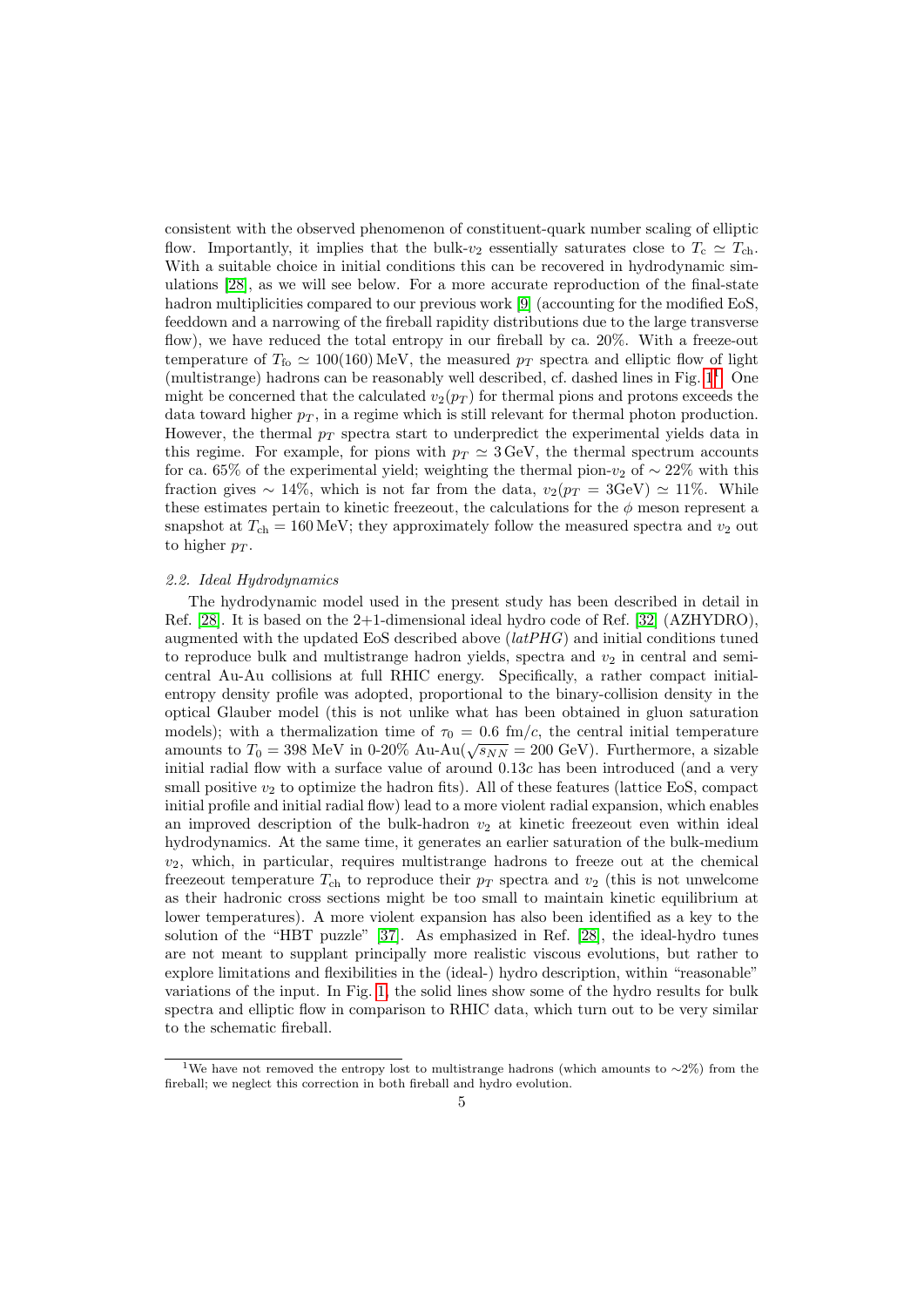

<span id="page-5-1"></span>Figure 2: (Color online) Time evolution of average temperature (upper left panel), average transverse flow velocity (upper right panel) and elliptic flow (lower panel, using a particle mass of  $m = 300 \,\text{MeV}$ ) in the expanding fireball (dashed lines) and hydrodynamic evolution (solid lines). In addition, the upper left panel contains the temperature evolution of the central hydro cell (short-dashed line).

#### <span id="page-5-0"></span>2.3. Comparison of Space-Time Properties

We are now in position to systematically compare the space-time evolutions of the schematic fireball and the ideal hydro solution. We focus on 0-20% central Au-Au collischematic ineban and the ideal hydro solution. We locus on 0-20% central Au-Au com-<br>sions at RHIC energy ( $\sqrt{s} = 200 \text{ AGeV}$ ), where both models describe the bulk spectra and  $v_2$  fairly well, based on the same EoS (*latPHG*). Since the isotropic nature of the fireball is rather schematic compared to the more elaborate profiles in the hydro evolution, we investigate in this Section how this difference manifests itself in suitably averaged bulk quantities, which are expected to play an important role in the photon emission observables discussed in the next Section.

Let us first investigate the time evolution of (average) temperature, radial and elliptic flow, see Fig. [2.](#page-5-1) The temperature of the fireball is generally rather close to the average one from the hydro model, but exhibits systematically slightly higher values in the late states of the evolution (see upper left panel). This goes along with a  $10-15\%$  longer lifetime of the fireball evolution, indicating a somewhat slower cooling in the later stages. The radial flow (upper right panel of Fig. [2\)](#page-5-1) starts out higher in the hydro (due to finite initial flow), but then levels off more quickly than in the fireball, eventually dropping below the latter's. For the elliptic flow comparison, we evaluate the  $v_2$  coefficient of the momentum spectra of particles with an average mass of 300 MeV at fixed proper time (lower panel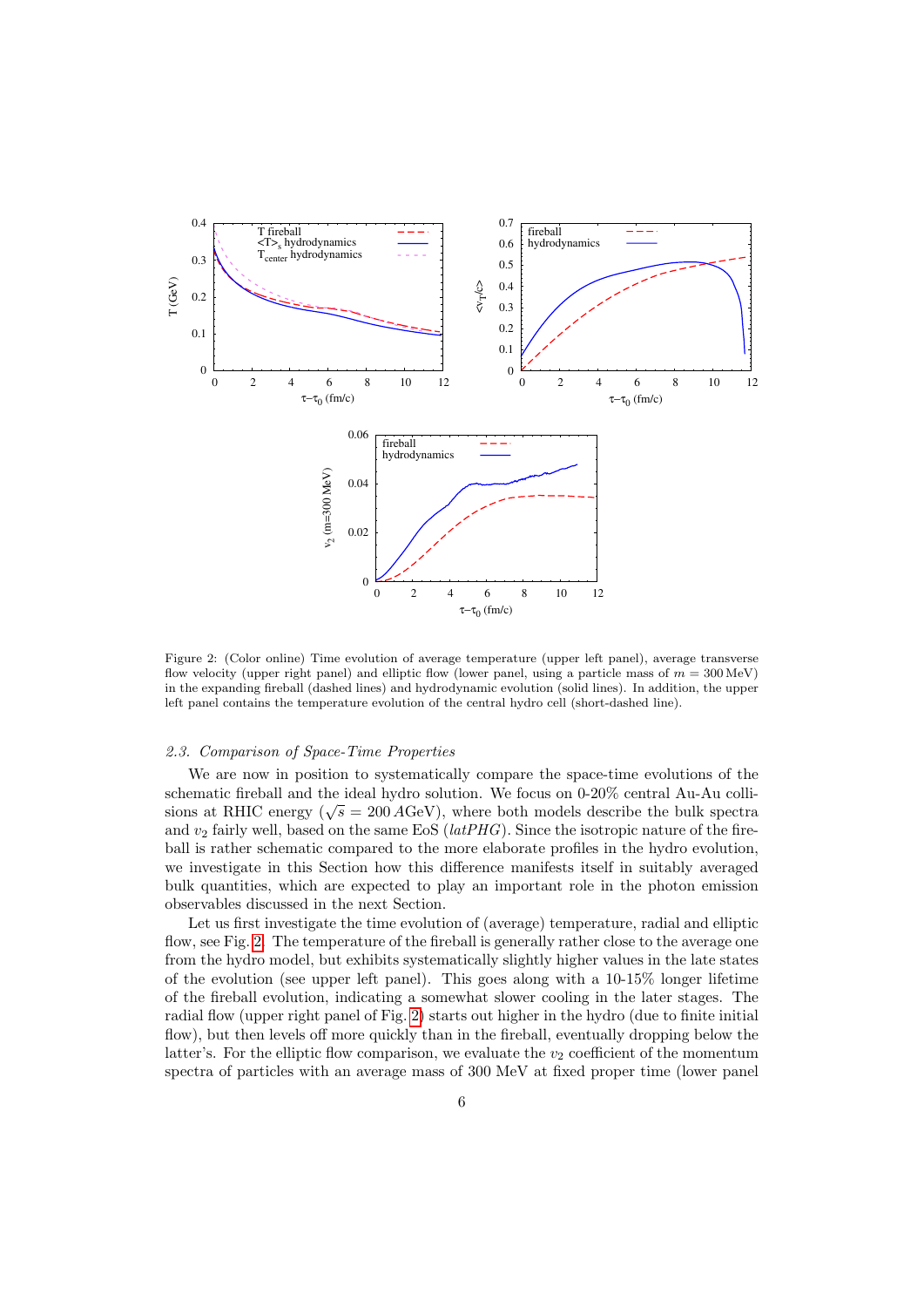

<span id="page-6-0"></span>Figure 3: (Color online) Temperature evolution of the differential emission four-volume (upper left panel) and the double-differential photon emission rate (QGP for  $T > T_{\text{pc}}$  and hadronic for  $T < T_{\text{pc}}$ ) for two transverse momenta ( $q_T = 0.5$  GeV and  $q_T = 2$  GeV in the upper right and lower panel, respectively), in the expanding fireball (dashed lines) and hydrodynamic evolution (solid lines).

of Fig. [2\)](#page-5-1). For the hydrodynamic evolution this involves a varying temperature while the fireball is spatially homogeneous at each time.

To properly interpret the observed photon spectra it is important to understand how the different emission stages contribute to the total. From the rate expression, Eq. [\(1\)](#page-2-2), one sees that the weighting is governed by three ingredients: the (differential) four-volume, the thermal weight (Bose factor) and the EM spectral function (at the photon point). The former two are governed by the bulk-medium evolution. To make a closer connection to the underlying matter properties, we now plot pertinent quantities as a function of temperature, rather than time. The upper left panel in Fig. [3](#page-6-0) shows the T dependence of the differential four-volume,  $\Delta V_4/\Delta T$ , over temperature intervals of  $\Delta T = 10$  MeV (and per unit rapidity). For both fireball and hydro evolution this quantity shows a distinct maximum structure around the pseudocritical temperature of  $T_{\text{pc}} \simeq 170 \text{ MeV}$ , as a consequence of the rapid change in the entropy density in the EoS (a remnant of the latent heat). One also finds a pronounced increase in the differential four-volume in the late $(r)$  hadronic stages of the collision (stipulating the importance of a realistic hadronic photon emission rate). Again we find that the ideal hydro evolution seems to cool somewhat faster than the fireball (this might slightly change in a viscous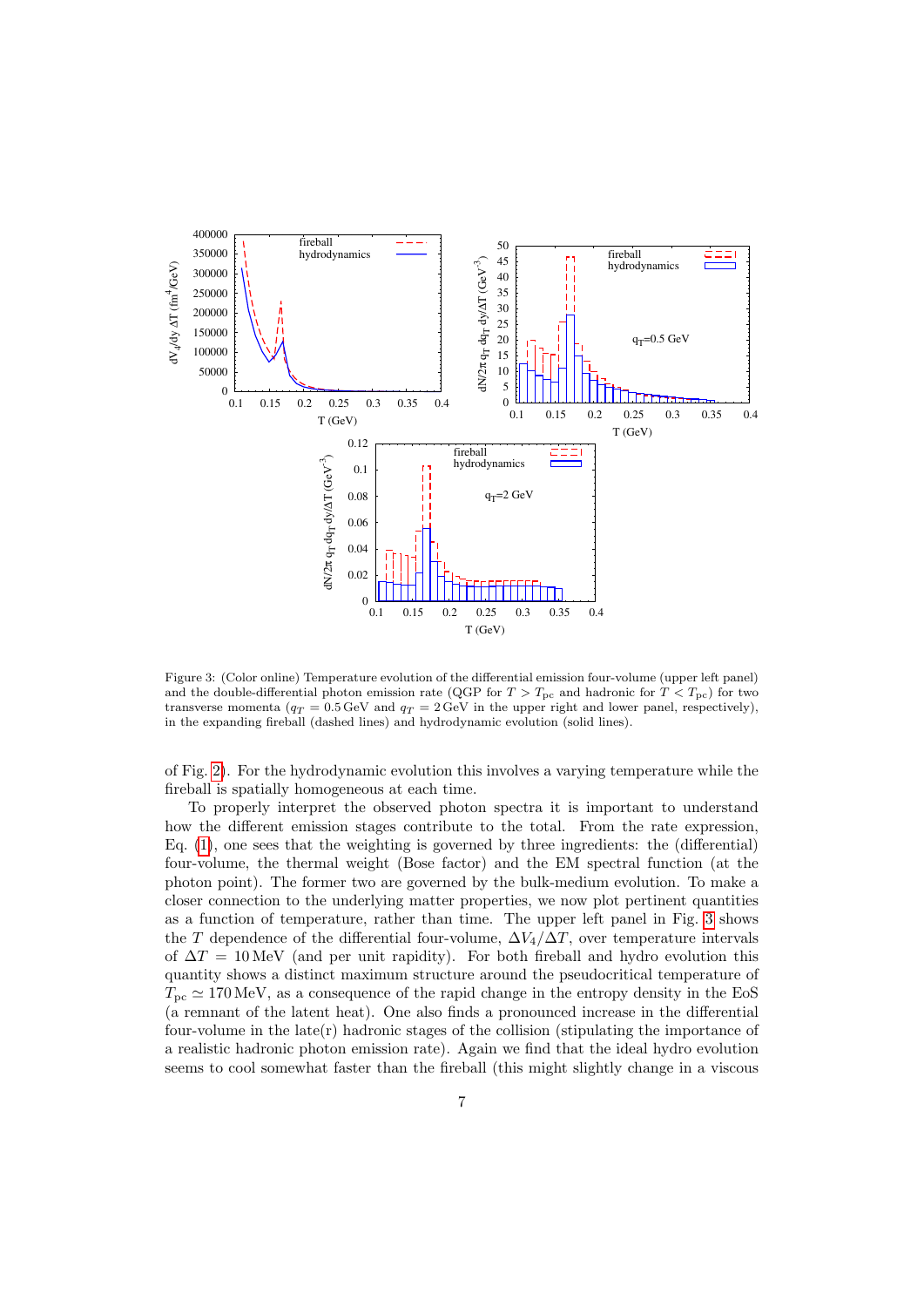

<span id="page-7-0"></span>Figure 4: (Color online) Time evolution of the entropy fraction (relative to the total) which is in fluid cells at temperatures above the kinetic freezeout temperature in the hydrodynamic model.

evolution where some of the expansion work is dissipated into heat). Whereas hadron emission at kinetic freezeout in the hydro evolution is a continuous process, the fireball freezeout of the entire three-volume occurs at the end of the evolution. This difference is illustrated in Fig. [4,](#page-7-0) where we plot the time dependence of the fraction of the total entropy that is above the kinetic-freezeout temperature in the hydro evolution. This fraction shows a marked departure from one at times already well before the total lifetime; in contrast, this fraction is equal to one throughout the fireball evolution. Recall, however, that the three-volume at small temperatures must be very similar in both evolutions, since the total three-volume at freeze-out figures into the calculation of hadron multiplicities (and spectra), which agree rather well. Our hydro evolution, on the other hand, does not allow for the possibility that the freeze-out front "re-swallows" previously frozenout matter cells. This effect has been studied, e.g., in Ref. [\[38\]](#page-16-16), where it was found to be significant even in the context of hadron observables. It would be interesting to investigate its impact on thermal-photon spectra.

The increase in emission four-volume is counteracted by the drop in temperature, suppressing the thermal distribution function in the rate. This renders the energy argu-ment in the Bose function as an important scale. As is well known (see, e.g., Ref. [\[39\]](#page-16-17) for an analogous study in the dilepton context), larger energies increase the sensitivity of the exponential to temperature variations and thus will lead to a stronger weighting of earlier phases. To exhibit this interplay in a more realistic way, we include the weights from the QGP and hadronic spectral functions,  $\text{Im}\Pi_{\text{EM}}$ , in plotting the temperaturedifferential photon spectra for two representative transverse energies (see upper right and lower panel of Fig. [3\)](#page-6-0); in other words, we use the full rate expression - the same for both evolution models - figuring in our comparisons to data in the following sections (recall that the AMY QGP rates (full LO result) [\[26\]](#page-16-4) and the TRG hadronic rates [\[19\]](#page-15-18) are nearly degenerate around  $T_{\text{pc}}$ , thus avoiding a "bias" for either phase). For low photon momenta (energies),  $q_T = 0.5 \,\text{GeV}$ , the "phase transition" peak observed in the four-volume is remarkably enhanced, but also the high-temperature part now exhibits significant emission strength. As expected, the high-temperature component increases further at larger momentum  $(q_T = 2 \text{ GeV})$ , albeit not dramatically. A pronounced peak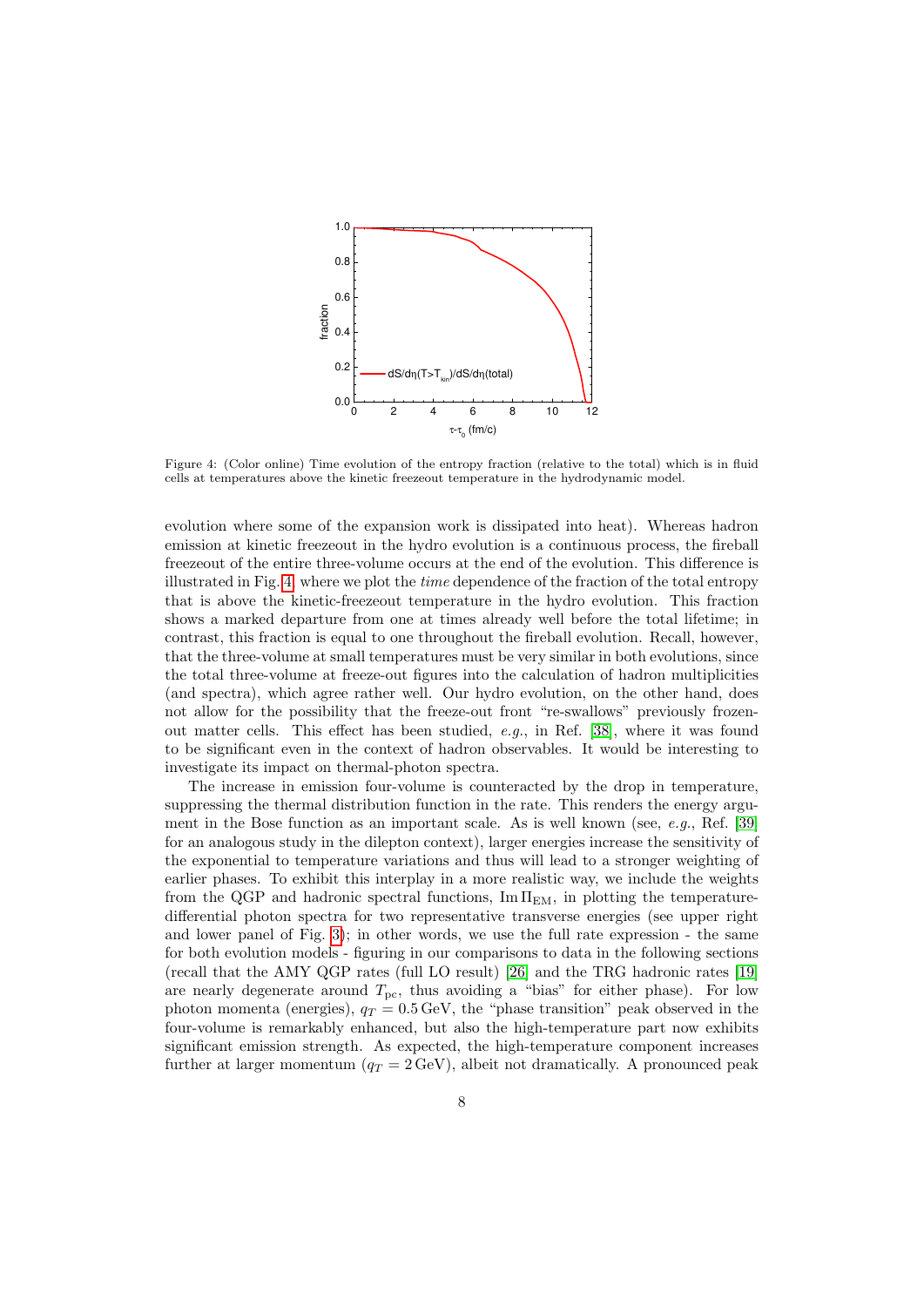around  $T_{\text{pc}}$  persists also for these kinematics.

This analysis clearly identifies the importance of the "pseudo-critical" regime, around  $T_{\text{pc}}$ , for thermal photon radiation, as found in Ref. [\[9\]](#page-15-8). The macrophysics encoded in the underlying EoS plays an important role through a rapid change in entropy density over a rather small temperature window, possibly augmented by a reduction in the velocity of sound,  $c_s^2$ , figuring into the hydro evolution (a pertinent slowing down has not been implemented into the fireball evolution). An equally important role is plaid by the microphysics, i.e., relatively large hadronic emission rates, comparable to the QGP ones, in the transition region. Together with substantial flow-induced blue shifts, this led to generating a sizable photon  $v_2$  in our previous fireball calculations [\[9\]](#page-15-8). These features can be recovered within hydrodynamic evolutions,  $if$  the collective flow is built up sufficiently fast, which can be realized via a modest initial radial-flow field and a compact initialdensity profile. However, quantitative differences remain, which we further analyze in the following two sections by comparing the photon spectra from both approaches with each other and to direct photon data at RHIC and LHC.

## <span id="page-8-0"></span>3. Direct Photon Spectra at RHIC and LHC

All thermal photon spectra presented in this section are based on the same emission rates, from a complete LO calculation in a perturbative QGP [\[26\]](#page-16-4) and hadronic manybody calculations supplemented with t-channel meson exchange reactions [\[19\]](#page-15-18) as well as  $\pi\pi$  and  $\pi K$  Bremsstrahlung [\[40\]](#page-16-18). We also note that short-lived (strong) resonance decays are usually not subtracted from the experimental spectra. To account for these "strong feeddown" photons (e.g.,  $\Delta \to N\gamma$ , etc.), we follow Refs. [\[41,](#page-16-19) [9\]](#page-15-8) by running our evolution for an extra  $1 \text{ fm}/c$  after kinetic freezeout. Strictly speaking, as elaborated in Ref. [\[42\]](#page-16-20). these final-state decays would have to be calculated with slightly modified kinematics compared to thermal processes (with an extra Lorentz- $\gamma$  factor), but we neglect this difference in the present study. Ultimately, their contribution to the total direct- $\gamma v_2$ turns out to be rather modest (e.g., increasing it by typically 5-10% around  $q_T = 2 \,\text{GeV}$ ), and even less for the spectra.

#### <span id="page-8-1"></span>3.1. Thermal Fireball

We start by updating the fireball calculations at RHIC, which in Ref. [\[9\]](#page-15-8) where conducted with a first-order EoS (and a by now outdated chemical-freezeout temperature of  $T_{ch} = 180 \,\mathrm{MeV}$ ), by implementing the *latPHG* EoS of Ref. [\[28\]](#page-16-6) with chemical freezeout at  $T_{\rm ch} = 160$  MeV. The resulting thermal spectra are compared to the results of Ref. [\[9\]](#page-15-8) in Fig. [5](#page-9-0) using the same total entropy. Since the partitioning of hadronic and QGP emission in the mixed phase of the first-order transition is now entirely assigned to the nonperturbative OGP phase, and due to a lower critical temperature in the  $latPHG$ , the QGP contribution significantly increases while the hadronic part decreases compared to the first-order scenario. This "reshuffling" by itself corroborates that the major portion of the thermal emission originates from around the phase transition region, independent of the details of the EoS. While the total (integrated) photon yield is not changed much (analogous to what has been found for low-mass dileptons [\[25\]](#page-16-3)), the high- $q_T$  part of the spectrum benefits from the increased temperature in the QGP close to  $T_{\text{pc}}$  and from the later chemical freezeout in the hadronic phase, which slows down the drop in temperature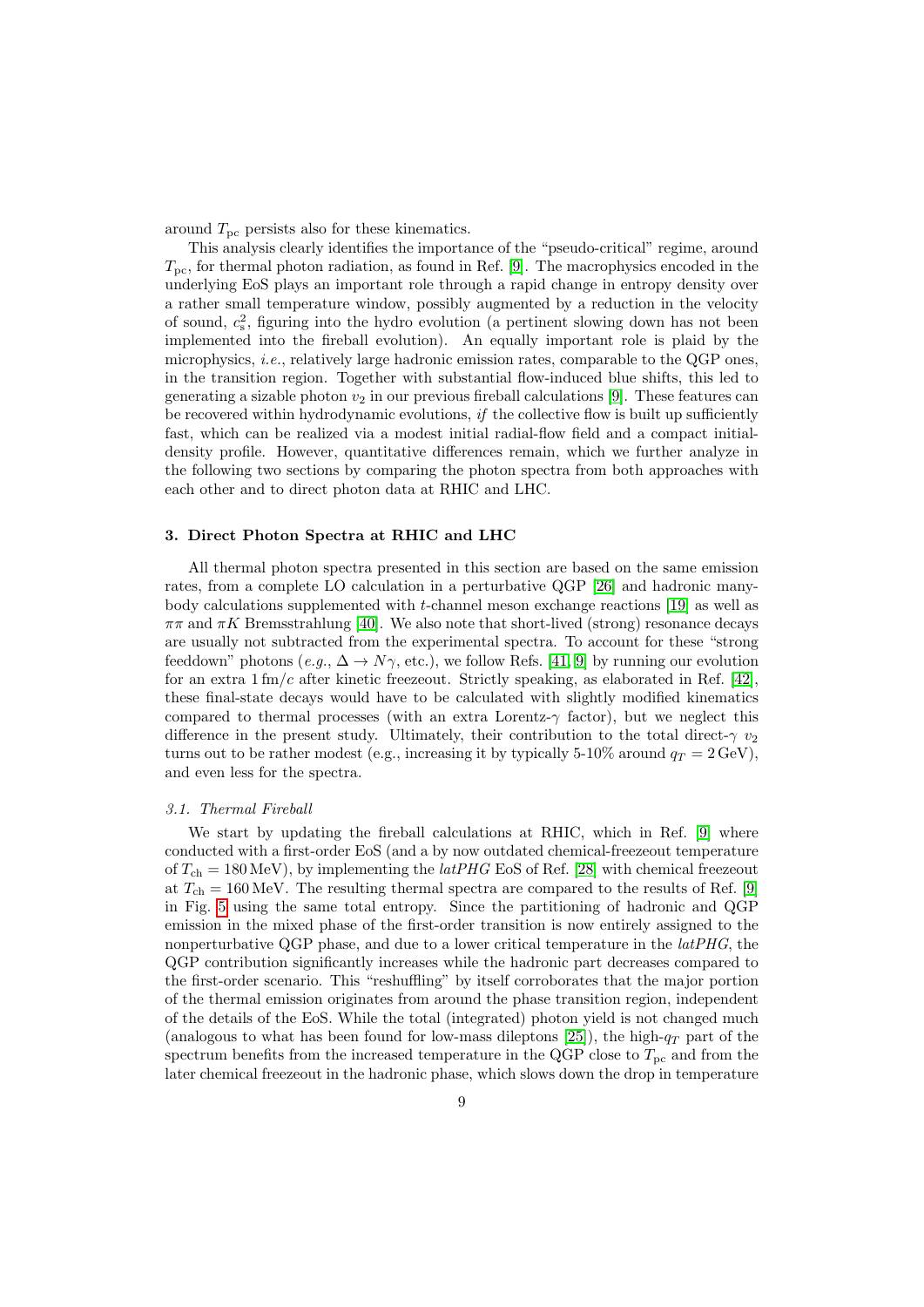

<span id="page-9-0"></span>Figure 5: (Color online) Comparison of thermal photon spectra in  $Au+Au(\sqrt{s} = 0.2A \text{ TeV})$  collisions from an expanding fireball using either a first-order quasiparticle-QGP + HRG EoS with  $T_c = T_{cm}$  = 180 MeV [\[9\]](#page-15-8) (dashed lines) or a cross-over lQCD + HRG EoS with  $T_{pc} = 170$  MeV and  $T_{ch} = 160$  MeV; red, blue and purple/pink lines represent QGP, hadronic and total contributions, respectively.



<span id="page-9-1"></span>Figure 6: (Color online) Direct photon spectra (left panel) and elliptic flow (right panel) from the expanding fireball in 0-20% Au+Au( $\sqrt{s}$  = 0.2 ATeV) collisions with updated total entropy using the latPHG EoS, compared to PHENIX data [\[15,](#page-15-14) [22\]](#page-16-0). In the left panel, blue dashed, red dashed-dotted, green short-dashed-dotted and purple solid lines correspond to hadronic, QGP and primordial contributions, and their sum ("total"), respectively. The primordial conribution is based on the PHENIX pp parameterization. In the right panel, the red short-dashed line is the combined thermal  $v_2$ ; the purple solid and long-dashed lines are the total direct-photon  $v_2$  using two different primordial contributions, either the PHENIX pp parameterization (as in the left panel) or an  $x_t$ -scaling ansatz (labeled "total-2"). Both primoridial contributions are assumed to carry vanishing  $v_2$ .

that arises in the presence of pion (and other effective) chemical potentials (for the inclusive yields, and at low  $q_T$ , the faster temperature drop is (over-) compensated by the fugacity factors).

As mentioned above, we have further updated our fireball calculations by a careful readjustment of the entropy when using latPHG, leading to a 20% decrease compared to Ref. [\[9\]](#page-15-8). With our nonlinear dependence of thermal photon production on the chargedparticle multiplicity,  $\propto N_{\text{ch}}^x$  with  $x \simeq 1.5$  [\[19,](#page-15-18) [25\]](#page-16-3) (larger at higher  $q_T$ ), the thermal yields are somewhat reduced compared to our earlier results. The comparison to the PHENIX data for direct photons in Fig. [6](#page-9-1) shows discrepancies at low  $q_T$  for both spectral yields and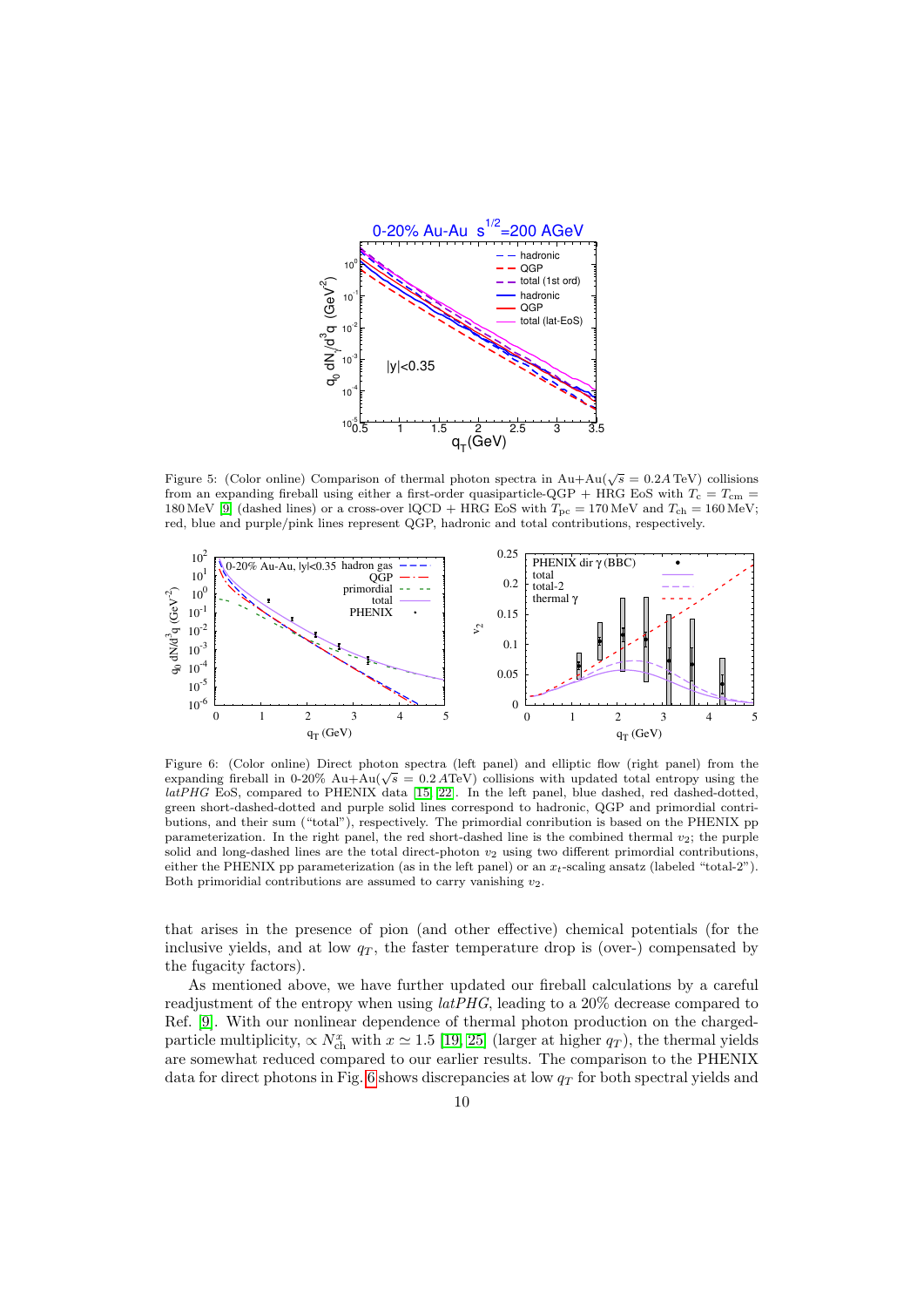

<span id="page-10-1"></span>Figure 7: (Color online) Direct photon spectra (left panel) and elliptic flow (right panel) from the expand-Figure *i*: (Color omine) Direct photon spectra (left pailer) and emptic flow (right pailer) from the expanding fireball in 0-40% Pb+Pb( $\sqrt{s}$  = 2.76 ATeV) collisions using *latPHG* EoS, compared to preliminary ALICE data [\[16,](#page-15-15) [23\]](#page-16-1). In the left panel, red, blue, green and purple lines represent QGP, hadronic and primordial contributions, as well as the total, respectively. In the right panel we show the combined thermal  $v_2$  (red dashed line) and the total  $v_2$  (purple solid line).

 $v_2$ , while for  $q_T \geq 2 \text{ GeV}$  the calculations are within the experimental errors. We illustrate uncertainties in the determination of the primordial photon component due to initial hard NN scatterings: on the one hand, we used a phenomenological parameterization by the PHENIX Collaboration of their pp data [\[15\]](#page-15-14); on the other hand, we used the  $x_t$ -scaling ansatz of Ref. [\[43\]](#page-16-21), fitted to the high- $q_T$  part of the PHENIX pp data with a K-factor of 2.5. The latter spectrum turns out to be somewhat smaller than the PHENIX parameterization at small  $q_T$ . This has rather little impact on the total  $q_T$  spectrum, but it affects the  $v_2$  more significantly, inducing an increase of the total direct-photon  $v_2$ of up to  $\sim$  25% around  $q_T \simeq 2.5$  GeV. Further theoretical studies of the hard component are needed to better quantify this effect,  $e.g.,$  via a suppression of fragmentation photons or nuclear effects on the initial parton distribution functions.

Finally, we turn to LHC energies, where preliminary direct-photon data are available Finary, we turn to EIIC energies, where prendict and the extension data are available<br>from ALICE for 0-40% central Pb+Pb( $\sqrt{s}$  = 2.76 ATeV) collisions [\[16,](#page-15-15) [23\]](#page-16-1). We model these reactions with an average charged-particle multiplicity of  $dN_{ch}/dy = 1040$  over a rapidity interval of  $|y| < 0.75$ . For primordial photon production from binary NN collisions, we employ the  $x_t$ -scaling ansatz [\[43\]](#page-16-21), fitted to the high- $q_T$  ALICE photon spectra with a K-factor of 2. The description of the spectra and  $v_2$  is at a comparable level as at RHIC, with indications for an underestimate in both observables in the regime where thermal radiation is most significant, cf. Fig. [7.](#page-10-1)

## <span id="page-10-0"></span>3.2. Ideal Hydrodynamics

The direct-photon results from the ideal-hydro tune with latPHG EoS and default emission rates at RHIC are displayed in Fig. [8.](#page-11-0) The QGP contribution to the  $q_T$  spectra agrees within ca. 30% with the fireball results, but the hadronic portion falls short by a larger margin, especially toward higher  $q_T$ . This is not unexpected as the lifetime of the hydro evolution in the hadronic phase is noticeably smaller, due to a faster cooling in the local rest frame of the ideal hydro cells (leading to smaller four-volumes, recall Fig. [3\)](#page-6-0). In addition, the average temperature in the late stages is smaller in hydrodynamics than in the fireball (cf. upper left panel of Fig. [2\)](#page-5-1), which leads to a reduction especially in the high- $q_T$  region of the hadronic emission. Consequently, the hydro spectra and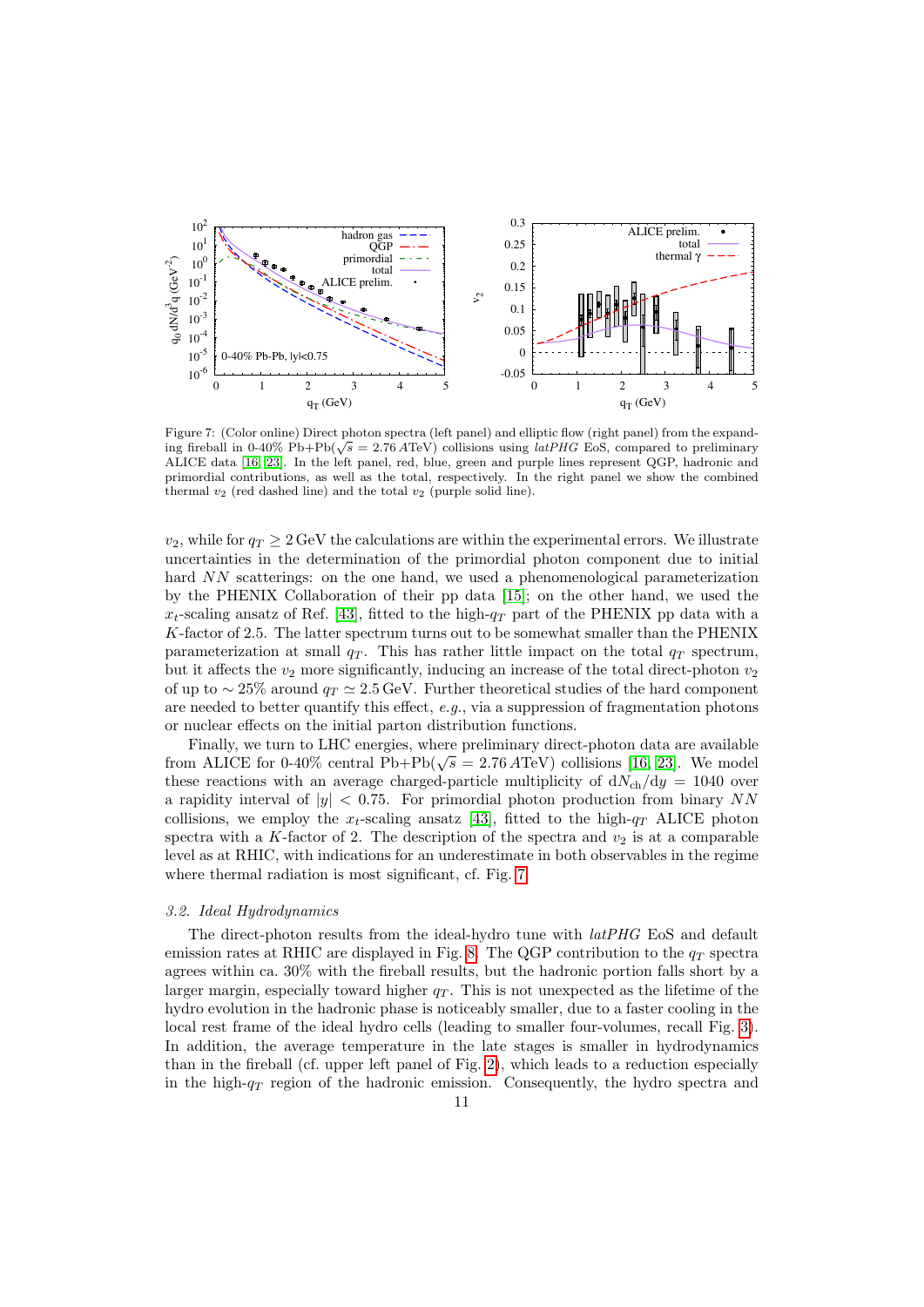

<span id="page-11-0"></span>Figure 8: (Color online) Direct photon spectra (left panel) and  $v_2$  (right panel) in Au+Au( $\sqrt{s}$  = 0.2 ATeV) collisions using ideal hydrodynamics, compared to PHENIX data [\[15,](#page-15-14) [22\]](#page-16-0); line identifications as Fig. [6.](#page-9-1)

 $v_2$  come out lower than for the fireball evolution; this increases the discrepancy with the PHENIX data for both observables, although not by much. Both evolution models result in an underestimate of the first two data points of the PHENIX spectra, and barely reach into the lower portions of the error bars of the  $v_2$  data: the maximal  $v_2$ reaches  $\sim 4.4\%$  for the hydrodynamic evolution, compared to  $\sim 5.7\%$  for the fireball, both when using the PHENIX pp baseline spectra (larger for the  $x_t$  scaling ansatz). However, our hydro results are well above other hydrodynamic calculations reported in the literature  $[8, 10, 44]$  $[8, 10, 44]$  $[8, 10, 44]$ . One difference lies in a faster build-up of the  $v_2$ , which essentially saturates when the system reaches the pseudo-critical region in the cooling process, for both fireball and hydro (cf. lower panel of Fig. [2\)](#page-5-1). As mentioned above, this feature is essential in describing the spectra and  $v<sub>2</sub>$  of multistrange hadrons with an early kinetic freezeout close to the chemical freezeout temperature, and thus rather well motivated by hadron phenomenology (including the constituent-quark number scaling of  $v_2$ ). In the hydrodynamic modeling this can be realized by initial conditions including a finite transverse flow at thermalization, together with a compact energy-density profile. Both features increase the transverse flow early on, which ultimately leads to an earlier saturation of  $v_2$  (since the initial spatial anisotropy is converted faster into momentum space); it also increases the blue shift of the photons emitted from around  $T_{\text{pc}}$ , which helps to build up the photon yield with large  $v_2$  in the  $q_T = 2-3 \,\text{GeV}$  region. Another difference to existing hydro calculations is the larger rate in the hadronic phase, in particular the contributions associated with the photon point of the in-medium  $\rho$  spectral function. which includes sources from interactions involving baryons and antibaryons [\[41\]](#page-16-19) and higher excited meson resonances [\[45\]](#page-16-23).

Next, we turn to our hydro results at LHC, adopting a similar ansatz for the initial conditions as at RHIC, i.e., with a finite transverse flow and compact entropy density profile. A factor of  $\sim$  2 underestimate of the preliminary photon spectra measured by ALICE in 0-40% Pb-Pb( $\sqrt{s}$  = 2.76 ATeV) collisions is found for momenta below  $q_T \simeq 2 \,\text{GeV}$ , see left panel of Fig. [9.](#page-12-1) The calculated  $v_2$  is not inconsistent with these data within the current experimental uncertainties, see right panel of Fig. [9.](#page-12-1) Although the hadronic component in the thermal spectra is again considerably smaller than in the fireball spectra, the relatively stronger QGP component in both calculations compared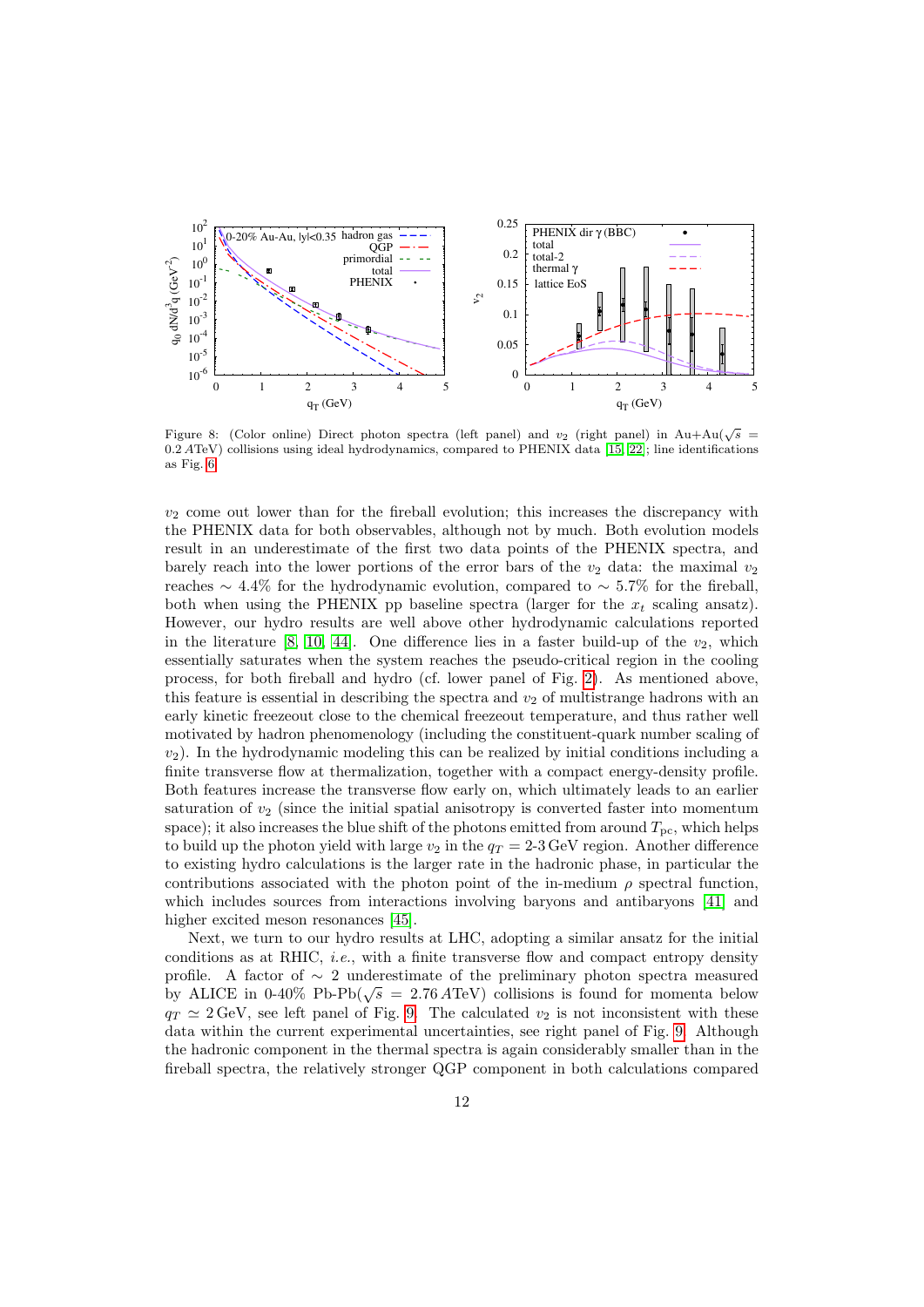

<span id="page-12-1"></span>Figure 9: (Color online) Direct photon spectra (left panel) and  $v_2$  (right panel) in 0-40% Pb+Pb( $\sqrt{s}$  = 2.76 ATeV) collisions using ideal hydrodynamics, compared to preliminary ALICE data [\[16,](#page-15-15) [23\]](#page-16-1); line identifications as in Fig. [8.](#page-11-0)

to RHIC renders the overall impact of the hadronic emission less relevant. The QGP component from the hydro is now somewhat stronger than from the fireball (especially at high  $q_T$ ), leading to closer agreement in the total photon spectra and  $v_2$ , and also with the data. Note that the  $v_2$  of the thermal component at  $q_T \gtrsim 3 \,\text{GeV}$  is significantly larger for the fireball than for the hydro (cf. dashed lines in the right panels of Figs. [7](#page-10-1) and [9,](#page-12-1) respectively), due to the larger hadronic component in the former.

# <span id="page-12-0"></span>4. Discussion

The general trend of our results reported above for both fireball and hydrodynamic evolutions is an underestimate of both spectra and  $v_2$  for both PHENIX and preliminary ALICE data for photon momenta  $q_T \leq 3 \text{ GeV}$ , which is the region where the thermal radiation is expected to be most relevant. In the following, we will investigate possibilities how these deficits may be overcome. For simplicity, we concentrate on the hydrodynamic space-time evolution for these studies.

One option to increase thermal radiation in URHICs is a decrease of the thermalization time,  $\tau_0$ , of the medium, as investigated, *e.g.*, in Refs. [\[46,](#page-16-24) [9,](#page-15-8) [47\]](#page-16-25). While the total yield generally increases above  $q_T > 1$  GeV, its slope becomes harder and the total  $v_2$ becomes smaller, both not favored by the data. This reiterates the need for a softer radiation source with larger  $v_2$ . In the following, we will stick to our default value of  $\tau_0 = 0.6 \, \text{fm}/c$ .

In Refs. [\[9,](#page-15-8) [48,](#page-16-26) [44\]](#page-16-22) an enhancement of the photon emission rates in the pseudocritical region, beyond the default rates used above, has been conjectured. This may not be unexpected, from a theoretical point of view. On the QGP side, the AMY rates are based on perturbative parton rescattering, which in other contexts tends to fall short in producing sufficient interaction strength,  $e.g.,$  in both phenomenology and lattice calculations of  $\eta/s$  or the heavy-quark diffusion coefficient [\[49,](#page-16-27) [50\]](#page-16-28). Especially close to the hadronization transition, confining interactions are expected to play an important role (as, e.g., borne out of lattice calculations for the heavy-quark free energies [\[51\]](#page-16-29)). An increase in partonic scattering rates is a natural mechanism to also increase photon radiation (see, e.g., Ref.  $[52]$ ), which is quite different from a perturbative scenario with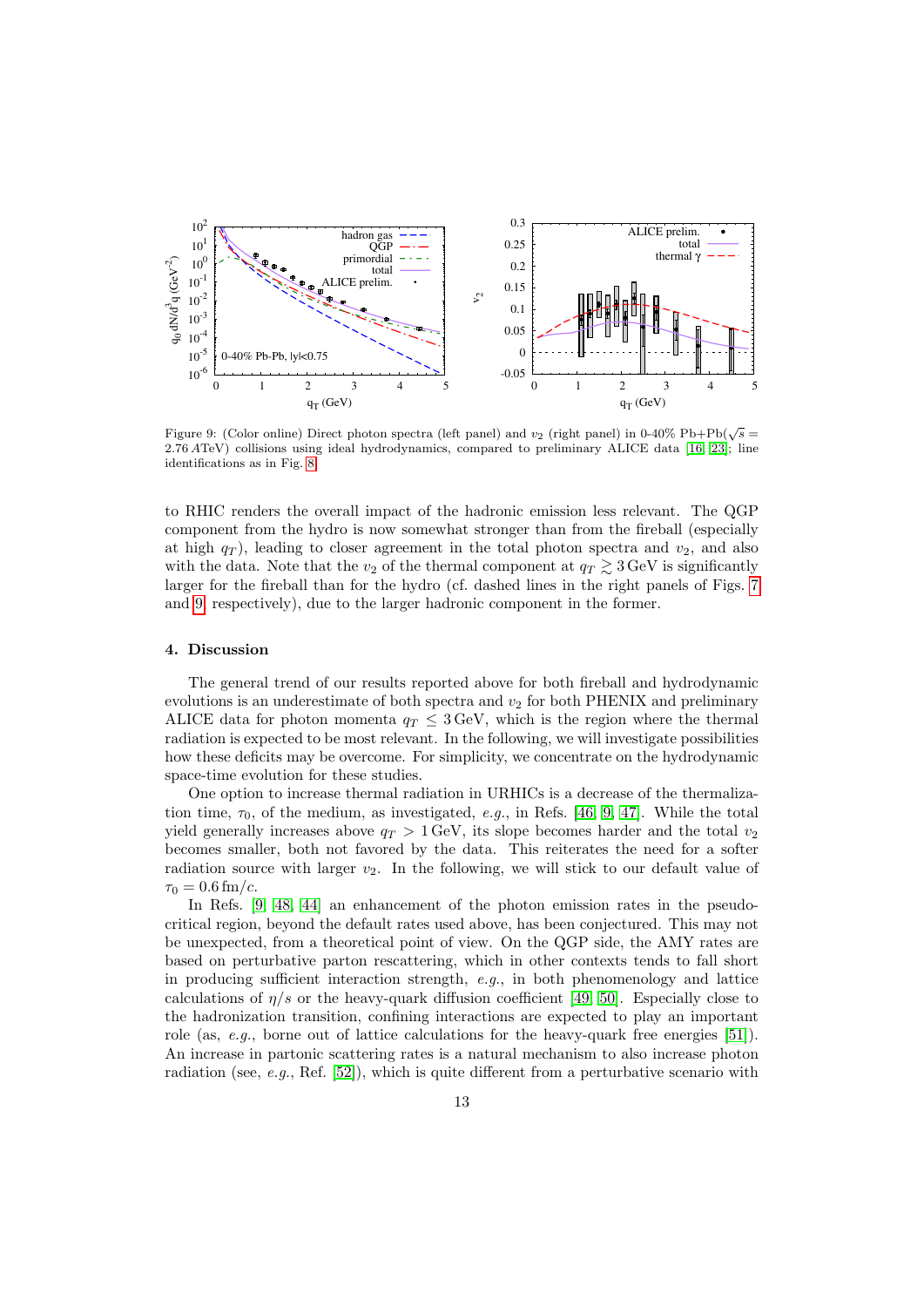

<span id="page-13-0"></span>Figure 10: (Color online) Direct photon spectra (left panel) and  $v_2$  (right panel) from hydrodynamics at RHIC when introducing a "pseudo-critical" enhancement of QGP and hadronic rates around  $T_{\text{pc}}$ , compared to PHENIX data [\[15,](#page-15-14) [22\]](#page-16-0); line identifications as Fig. [6.](#page-9-1)



<span id="page-13-1"></span>Figure 11: (Color online) Direct photon spectra (left panel) and  $v_2$  (right panel) at LHC with enhanced photon rates around  $T_{\text{pc}}$ , compared to preliminary ALICE data [\[16,](#page-15-15) [23\]](#page-16-1).

weakly interacting quasi-particles. On the hadronic side, an enhancement of the current rates is conceivable as well, since the TRG rates (including contributions from the inmedium  $\rho$  spectral function) may not exhaust all relevant reaction channels in hadronic resonance matter; investigations to identify and calculate possibly important channels not considered thus far are in progress [\[53\]](#page-16-31) (we note in passing that hadronic Bremsstrahlung is an unlikely candidate since its spectrum tends to be too soft [\[40\]](#page-16-18)). To mimic a "pseudocritical" enhancement of our default rates, we increase the latter by a baseline factor of 2, further amplified up to a maximum factor of 3 at  $T_{\text{pc}} = 170 \text{ MeV}$ , linearly ramped up from  $T = 140 \,\text{MeV}$  and down until  $T = 200 \,\text{MeV}$  again. The results are encouraging (cf. Figs. [10](#page-13-0) and [11\)](#page-13-1): the description of both PHENIX and preliminary ALICE spectra and  $v_2$  improves significantly. The calculated  $v_2$  at RHIC still tends to only reach into the lower portions of the experimental errors, but we recall that larger hadronic contributions, as suggested by the fireball calculations, would help to increase it further.

Let us briefly expand on a speculation raised in Ref. [\[9\]](#page-15-8), that there might be an hitherto undetermined uncertainty in the subtraction of the radiative  $\omega \to \pi^0 \gamma$  decays, since the latter have not been explicitly measured in the low- $q_T$  region in the Au-Au environment. For this purpose, and to obtain an absolute upper estimate, we simply add to our thermal spectra (calculated with the amplified rates) the photon contribution from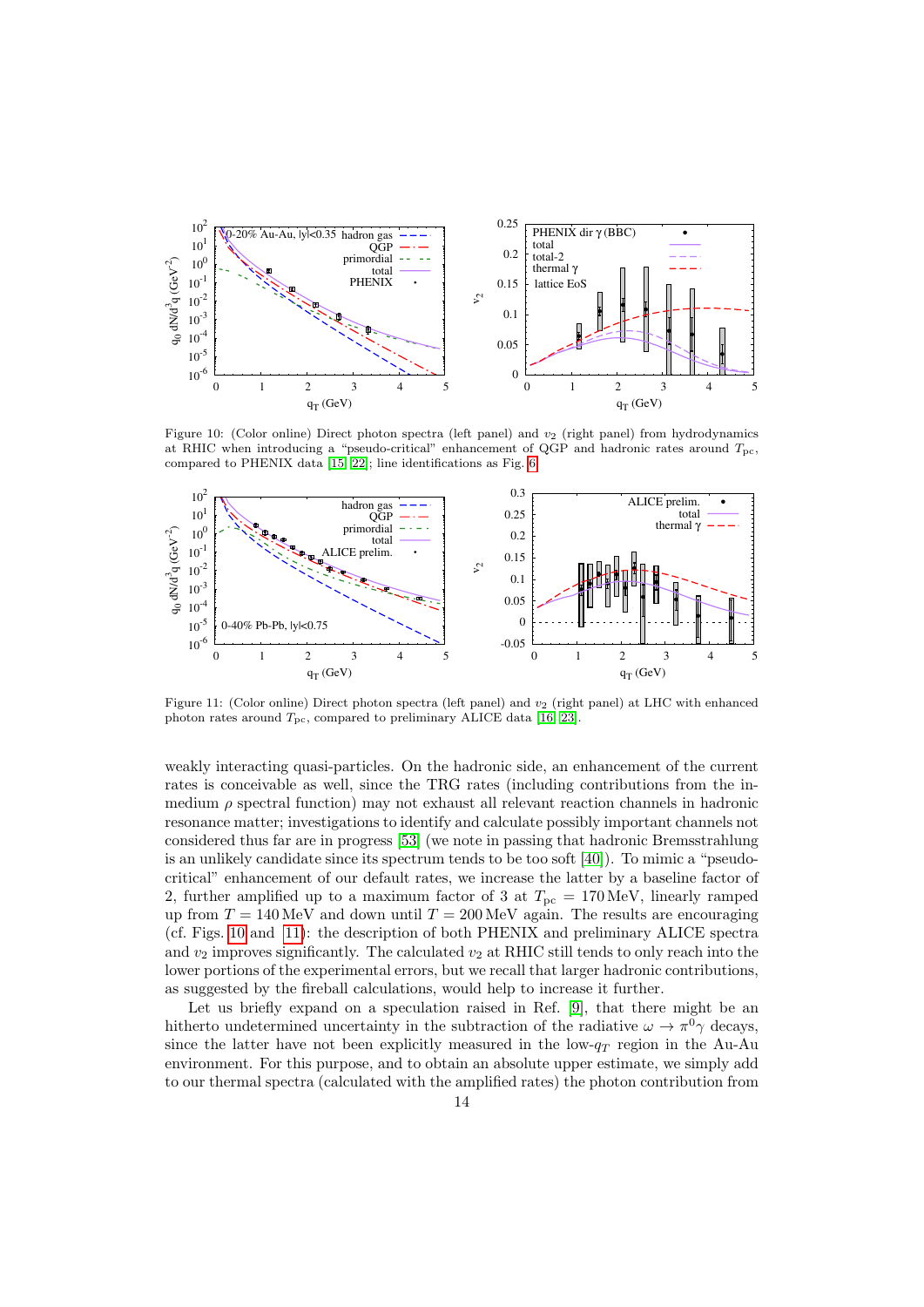

<span id="page-14-1"></span>Figure 12: (Color online) Direct photon spectra (left panel) and  $v_2$  (right panel) from hydrodynamics at RHIC when adding  $\omega \to \pi^0 + \gamma$  decays at thermal freezeout to the scenario with enhanced rates (dash-dotted line), compared to the enhanced-rate (dashed line) and default-rate (solid line) scenarios, as well as the PHENIX data [\[15,](#page-15-14) [22\]](#page-16-0); all calculations use the PHENIX pp baseline for the primordial component.

final-state  $\omega$  decays based on our hydro  $\omega$  spectra at thermal freezeout (as a three-pion or  $\rho\pi$  resonance, the  $\omega$  receives a pion fugacity factor to the third power). The result of this exercise is shown in Fig. [12,](#page-14-1) illustrating an appreciable effect on both spectra and  $v_2$  which would still be significant if reduced by a factor of 2.

Finally, we conduct a schematic study of the effect of quark undersaturation in the early (Q)GP phases, as expected from gluon saturation models [\[54\]](#page-16-32). Similar to earlier calculations for thermal EM emission [\[55,](#page-16-33) [56,](#page-16-34) [24\]](#page-16-2), we find the gluon Compton process,  $gg \to q\gamma$ , to still contribute appreciably (and with a harder slope than in a chemically equilibrated QGP at the same total entropy), unless the  $q\bar{q}$  undersaturation is strong enough to largely suppress the early thermal yield altogether. This suppression would have to be made up by an even larger enhancement in the later phases compared to what we assumed above.

#### <span id="page-14-0"></span>5. Summary and Conclusions

In this paper we have studied the properties of thermal photon radiation at collider energies, in an attempt to better understand recent measurements of direct photon spectra and their elliptic flow. Using QGP and hadronic thermal emission rates as available from the literature, we first focused on a detailed comparison of the space-time evolution as given by a blast-wave type fireball and ideal hydrodynamics. Both were based on the same equation of state and fits to the same set of hadron data using the concept of sequential freeze-out for multistrange and light hadrons. The relevance of this concept for photon radiation lies in a rather early saturation of  $v_2$  and larger blue shifts by the time the expanding system reaches the phase transition region (in the hydro model, this can be realized by compact initial conditions with non-zero radial flow). We have found that the emission characteristics of the QGP part agree rather well between hydro and fireball, while the latter leads to significantly larger photon radiation in the hadronic phase, especially toward higher  $q_T$ . We traced this back to a slower cooling with larger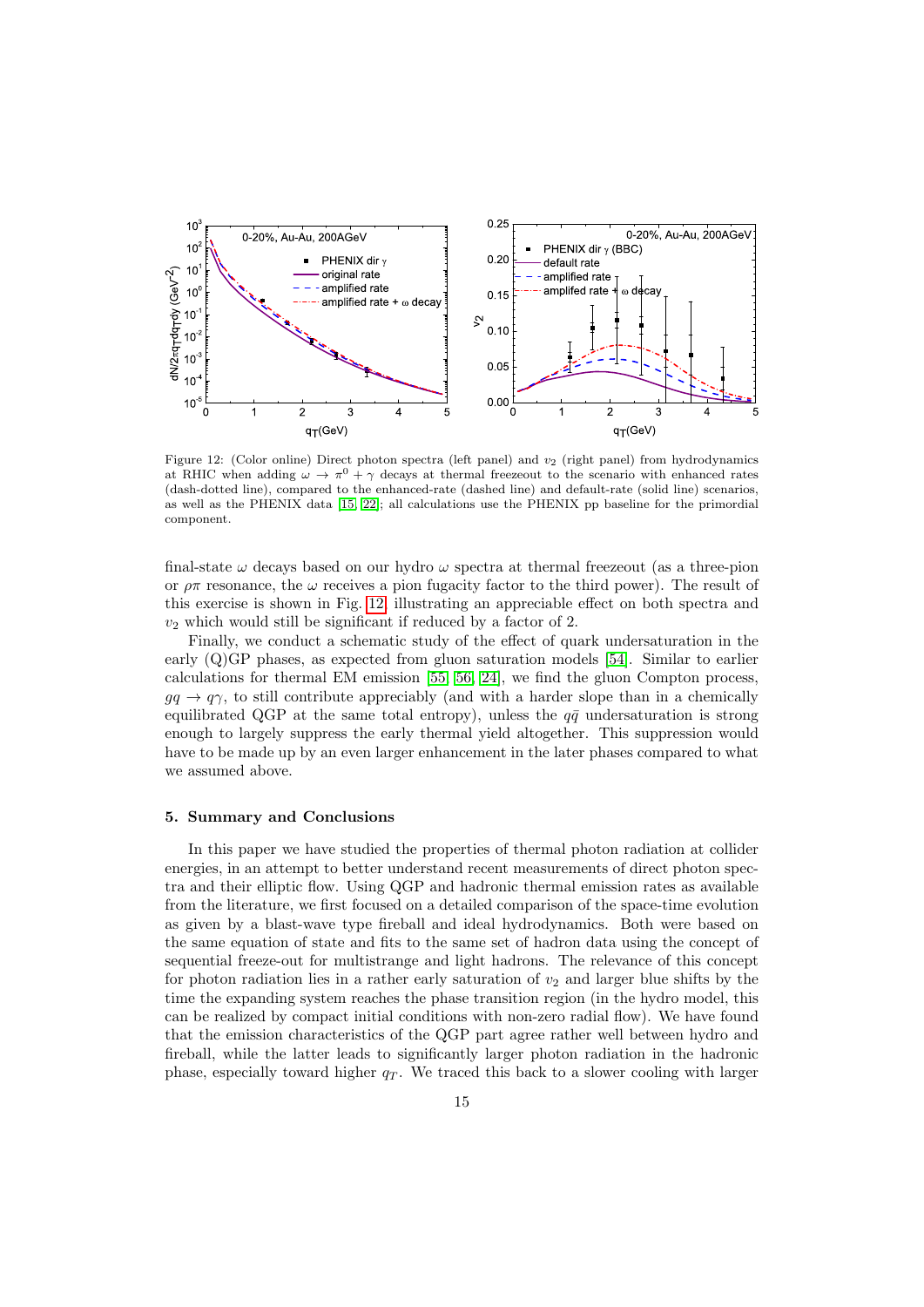average temperatures and radial flow in the fireball, which, at least in part, is due to a continuous freezeout in hydrodynamics leading to an appreciable reduction of the "active" matter cells in the later stages of the evolution. Both evolution models clearly identify the transition region around  $T_{pc} \simeq 170 \,\text{MeV}$  as a key source of thermal photon emission. After the addition of primordial photons extrapolated from pp collisions, both hydro and fireball results tend to be somewhat (although not dramatically) below the measured spectra and  $v_2$  in Au-Au and Pb-Pb collisions at RHIC and LHC, with a preference for the fireball due to its larger hadronic contribution. We then shifted our focus to the microscopic emission rates. We argued that an enhancement of the currently employed emission rates is plausible, especially in the pseudo-critical region where the medium is expected to be most strongly coupled. Upon amplifying our default rates by a baseline factor of 2, reaching up to 3 around  $T_{\text{pc}} \pm 30 \text{ MeV}$ , we found that the photon results from the hydro model come rather close to the experimental spectra and  $v<sub>2</sub>$  within current uncertainties. The additional hadronic contributions suggested by the fireball model would further improve the situation. Microscopic calculations of photon rates to search for additional sources not considered thus far are underway.

Acknowledgments.– We thank C. Gale and R.J. Fries for discussions, and gratefully acknowledge fruitful exchanges at the EMMI RRTF workshop on "Direct-photon flow puzzle" organized by K. Reygers and J. Stachel. This work has been supported by the U.S. National Science Foundation through grants PHY-0969394 and PHY-1306359, by the Humboldt Foundation, by NSFC grant 11305089, by the German Federal Ministry of Education and Research (BMBF Förderkennzeichen 05P12RFFTS), and by the Hessian initiative for excellence (LOEWE) through the Helmholtz International Center for FAIR (HIC for FAIR).

#### References

- <span id="page-15-0"></span>[1] J. Alam, S. Sarkar, P. Roy, T. Hatsuda and B. Sinha, Annals Phys. 286, 159 (2001).
- <span id="page-15-1"></span>[2] T. Peitzmann and M.H. Thoma, Phys. Rep. 364, 175 (2002).
- <span id="page-15-2"></span>[3] F. Arleo et al., arXiv:hep-ph/0311131.
- <span id="page-15-3"></span>[4] R. Rapp, J. Wambach and H. van Hees, in Relativistic Heavy-Ion Physics, edited by R. Stock and Landolt Börnstein (Springer), New Series  $I/23A$ , 4-1 (2010); [arXiv:0901.3289[hep-ph]].
- <span id="page-15-4"></span>[5] C. Gale, in Relativistic Heavy-Ion Physics, edited by R. Stock and Landolt Börnstein (Springer), New Series I/23A, 6-3 (2010); arXiv:0904.2184 [hep-ph].
- <span id="page-15-5"></span>[6] R. Chatterjee, E.S. Frodermann, U.W. Heinz and D.K. Srivastava, Phys. Rev. Lett. 96, 202302 (2006).
- <span id="page-15-6"></span>F.-M. Liu, T. Hirano, K. Werner and Y. Zhu, Phys. Rev. C 80, 034905 (2009).
- <span id="page-15-7"></span>[8] H. Holopainen, S. Räsänen and K.J. Eskola, Phys. Rev. C 84, 064903 (2011).
- <span id="page-15-8"></span>[9] H. van Hees, C. Gale and R. Rapp, Phys. Rev. C 84, 054906 (2011).
- <span id="page-15-9"></span>[10] M. Dion, J.-F. Paquet, B. Schenke, C. Young, S. Jeon and C. Gale, Phys. Rev. C 84, 064901 (2011).
- <span id="page-15-10"></span>[11] P. Mohanty, V. Roy, S. Ghosh, S.K. Das, B. Mohanty, S. Sarkar, J. -e Alam and A.K. Chaudhuri, Phys. Rev. C 85, 031903 (2012).
- <span id="page-15-11"></span>[12] C. Shen, U.W. Heinz, J.-F. Paquet, I. Kozlov and C. Gale, arXiv:1308.2111 [nucl-th].
- <span id="page-15-12"></span>[13] O. Linnyk, W. Cassing and E. Bratkovskaya, Phys. Rev. C 89, 034908 (2014).
- <span id="page-15-13"></span>[14] M.M. Aggarwal et al. [WA98 Collaboration], Phys. Rev. Lett. 85, 3595 (2000).
- <span id="page-15-14"></span>[15] A. Adare et al. [PHENIX Collaboration], Phys. Rev. Lett. **104**, 132301 (2010).
- <span id="page-15-15"></span>[16] M. Wilde [ALICE Collaboration], Nucl. Phys. A 904-905, 573c (2013).
- <span id="page-15-16"></span>[17] D.K. Srivastava and B. Sinha, Phys. Rev. C 64, 034902 (2001).
- <span id="page-15-17"></span>[18] P. Huovinen, P.V. Ruuskanen and S.S. Räsänen, Phys. Lett. B 535, 109 (2002).
- <span id="page-15-18"></span>[19] S. Turbide, R. Rapp and C. Gale, Phys. Rev. C 69, 014903 (2004).
- <span id="page-15-19"></span>[20] P. Mohanty, J.K. Nayak, J.-e Alam and S.K. Das, Phys. Rev. C 82, 034901 (2010).
- <span id="page-15-20"></span>[21] B. Bauchle and M. Bleicher, PoS BORMIO 2010, 062 (2010).